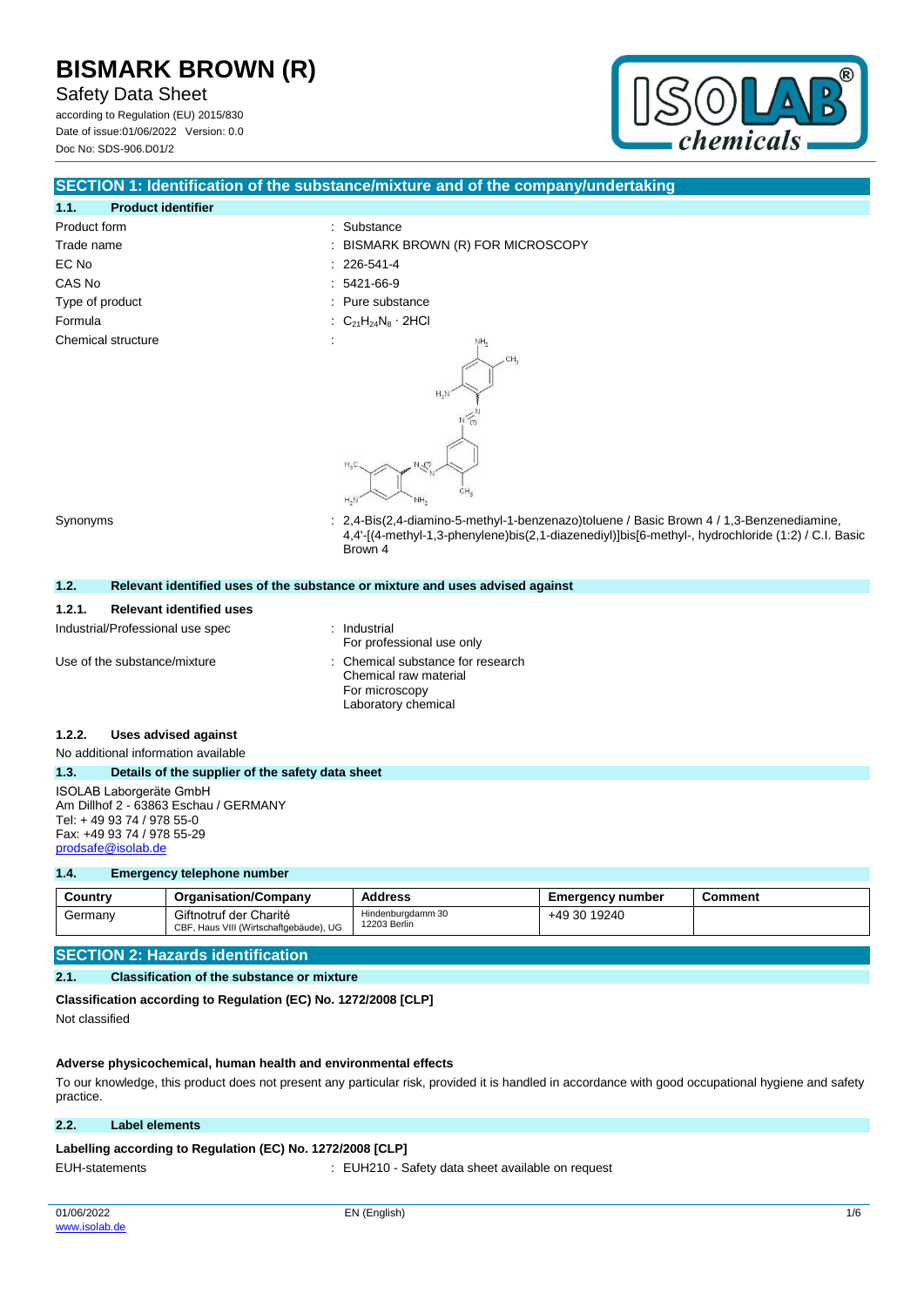## Safety Data Sheet

according to Regulation (EU) 2015/830 Date of issue: 01/06/2022 Version: 0.0 Doc No: SDS-906.D01/2



## **2.3. Other hazards**

This substance/mixture does not meet the PBT criteria of REACH regulation, annex XIII

This substance/mixture does not meet the vPvB criteria of REACH regulation, annex XIII

|        | <b>SECTION 3: Composition/information on ingredients</b>            |                                                                                                                                                                |     |  |  |
|--------|---------------------------------------------------------------------|----------------------------------------------------------------------------------------------------------------------------------------------------------------|-----|--|--|
| 3.1.   | <b>Substances</b>                                                   |                                                                                                                                                                |     |  |  |
| Name   |                                                                     | <b>Product identifier</b>                                                                                                                                      | %   |  |  |
|        | <b>BISMARK BROWN (R)</b>                                            | (CAS No) 5421-66-9                                                                                                                                             | 100 |  |  |
|        |                                                                     | (EC No) 226-541-4                                                                                                                                              |     |  |  |
|        | Full text of H-statements: see section 16                           |                                                                                                                                                                |     |  |  |
| 3.2.   | <b>Mixtures</b>                                                     |                                                                                                                                                                |     |  |  |
|        | Not applicable                                                      |                                                                                                                                                                |     |  |  |
|        | <b>SECTION 4: First aid measures</b>                                |                                                                                                                                                                |     |  |  |
| 4.1.   | Description of first aid measures                                   |                                                                                                                                                                |     |  |  |
|        | First-aid measures after inhalation                                 | : Remove person to fresh air and keep comfortable for breathing.                                                                                               |     |  |  |
|        | First-aid measures after skin contact                               | : Wash skin with plenty of water.                                                                                                                              |     |  |  |
|        | First-aid measures after eye contact                                | Rinse eyes with water as a precaution.                                                                                                                         |     |  |  |
|        | First-aid measures after ingestion                                  | : Call a poison center or a doctor if you feel unwell.                                                                                                         |     |  |  |
| 4.2.   | Most important symptoms and effects, both acute and delayed         |                                                                                                                                                                |     |  |  |
|        | Symptoms/injuries                                                   | : Not expected to present a significant hazard under anticipated conditions of normal use.                                                                     |     |  |  |
| 4.3.   |                                                                     | Indication of any immediate medical attention and special treatment needed                                                                                     |     |  |  |
|        | Treat symptomatically.                                              |                                                                                                                                                                |     |  |  |
|        | <b>SECTION 5: Fire-fighting measures</b>                            |                                                                                                                                                                |     |  |  |
| 5.1.   |                                                                     |                                                                                                                                                                |     |  |  |
|        | <b>Extinguishing media</b>                                          |                                                                                                                                                                |     |  |  |
|        | Suitable extinguishing media<br>Unsuitable extinguishing media      | : Water spray. Dry powder. Foam. Carbon dioxide. Sand.<br>: Do not use a heavy water stream.                                                                   |     |  |  |
|        |                                                                     |                                                                                                                                                                |     |  |  |
| 5.2.   | Special hazards arising from the substance or mixture               |                                                                                                                                                                |     |  |  |
| fire   | Hazardous decomposition products in case of                         | : Toxic fumes may be released.                                                                                                                                 |     |  |  |
| 5.3.   | <b>Advice for firefighters</b>                                      |                                                                                                                                                                |     |  |  |
|        | Protection during firefighting                                      | Do not attempt to take action without suitable protective equipment. Self-contained breathing<br>apparatus. Complete protective clothing.                      |     |  |  |
|        | <b>SECTION 6: Accidental release measures</b>                       |                                                                                                                                                                |     |  |  |
| 6.1.   | Personal precautions, protective equipment and emergency procedures |                                                                                                                                                                |     |  |  |
| 6.1.1. | For non-emergency personnel                                         |                                                                                                                                                                |     |  |  |
|        | Emergency procedures                                                | : Ventilate spillage area.                                                                                                                                     |     |  |  |
|        |                                                                     |                                                                                                                                                                |     |  |  |
| 6.1.2. | For emergency responders                                            |                                                                                                                                                                |     |  |  |
|        | Protective equipment                                                | : Do not attempt to take action without suitable protective equipment. For further information<br>refer to section 8: "Exposure controls/personal protection". |     |  |  |
| 6.2.   | <b>Environmental precautions</b>                                    |                                                                                                                                                                |     |  |  |
|        | Avoid release to the environment.                                   |                                                                                                                                                                |     |  |  |
| 6.3.   | Methods and material for containment and cleaning up                |                                                                                                                                                                |     |  |  |
|        | Methods for cleaning up                                             | : Mechanically recover the product.                                                                                                                            |     |  |  |
|        | Other information                                                   | Dispose of materials or solid residues at an authorized site.                                                                                                  |     |  |  |
| 6.4.   | Reference to other sections                                         |                                                                                                                                                                |     |  |  |
|        | For further information refer to section 13.                        |                                                                                                                                                                |     |  |  |
|        |                                                                     |                                                                                                                                                                |     |  |  |
|        | <b>SECTION 7: Handling and storage</b>                              |                                                                                                                                                                |     |  |  |
| 7.1.   | <b>Precautions for safe handling</b>                                |                                                                                                                                                                |     |  |  |
|        | Precautions for safe handling                                       | : Ensure good ventilation of the work station. Wear personal protective equipment.                                                                             |     |  |  |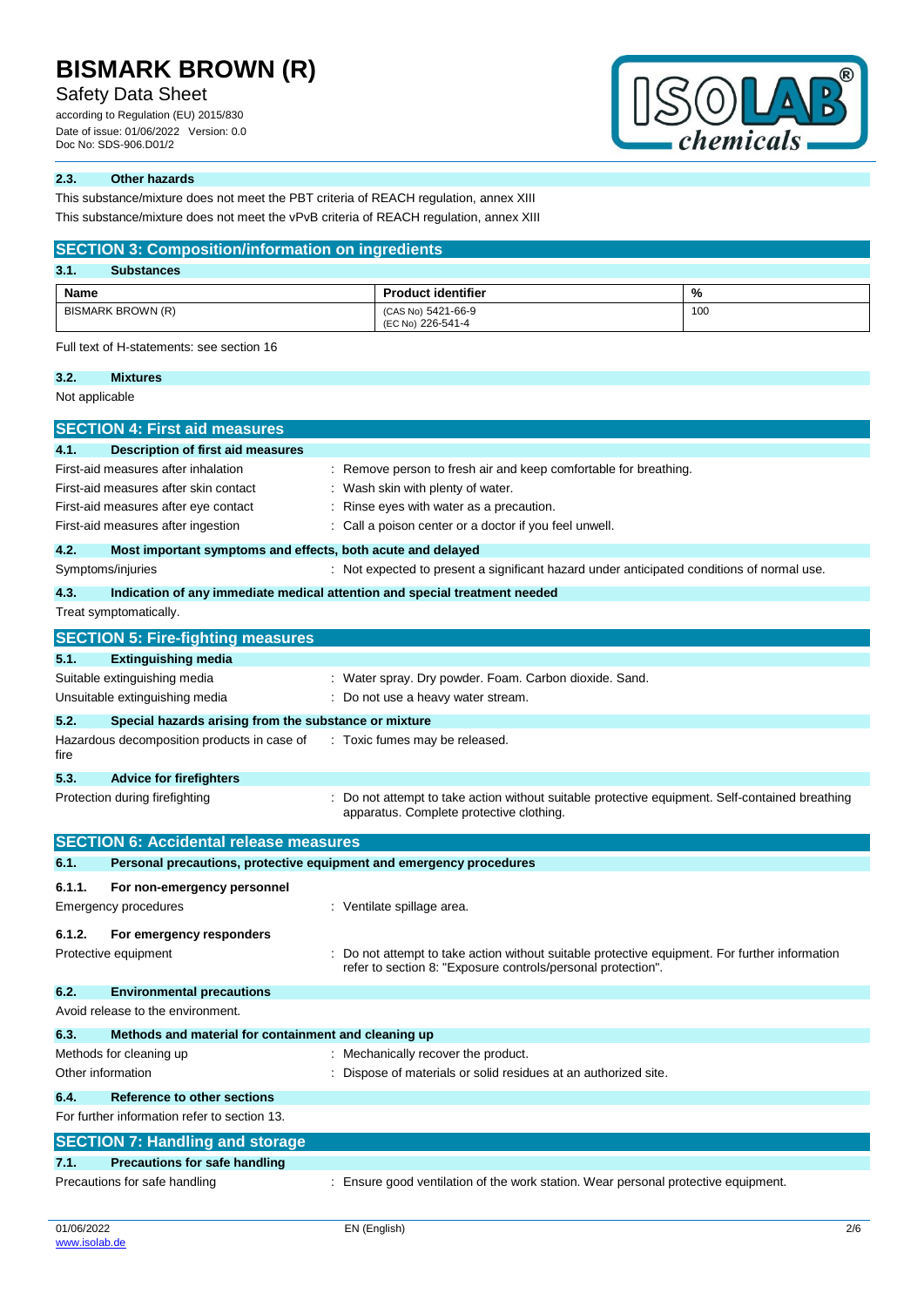## Safety Data Sheet

according to Regulation (EU) 2015/830 Date of issue: 01/06/2022 Version: 0.0 Doc No: SDS-906.D01/2



Hygiene measures **incomponance of the Constant Constant** Do not eat, drink or smoke when using this product. Always wash hands after handling the product.

## **7.2. Conditions for safe storage, including any incompatibilities**

Storage conditions **Storage conditions** : Store in a well-ventilated place. Keep cool.

### **7.3. Specific end use(s)**

No additional information available

## **SECTION 8: Exposure controls/personal protection**

#### **8.1. Control parameters**

No additional information available

## **8.2. Exposure controls**

#### **Appropriate engineering controls:**

Ensure good ventilation of the work station.

### **Personal protective equipment:**

Safety glasses. Gloves. Protective clothing. Dust formation: dust mask.

#### **Hand protection:**

Protective gloves

#### **Eye protection:**

Safety glasses

#### **Skin and body protection:**

Wear suitable protective clothing

### **Respiratory protection:**

In case of insufficient ventilation, wear suitable respiratory equipment



## **Environmental exposure controls:**

Avoid release to the environment.

## **SECTION 9: Physical and chemical properties**

| 9.1.<br>Information on basic physical and chemical properties |                     |
|---------------------------------------------------------------|---------------------|
| Physical state                                                | : Solid             |
| Appearance                                                    | : Powder.           |
| Molecular mass                                                | : $461.39$ g/mol    |
| Colour                                                        | : dark brown.       |
| Odour                                                         | : odourless.        |
| Odour threshold                                               | : No data available |
| рH                                                            | : No data available |
| Relative evaporation rate (butylacetate=1)                    | : No data available |
| Melting point                                                 | : 222 °C            |
| Freezing point                                                | : Not applicable    |
| Boiling point                                                 | : No data available |
| Flash point                                                   | : Not applicable    |
| Auto-ignition temperature                                     | : Not applicable    |
| Decomposition temperature                                     | : No data available |
| Flammability (solid, gas)                                     | : Non flammable     |
| Vapour pressure                                               | : No data available |
| Relative vapour density at 20 °C                              | : No data available |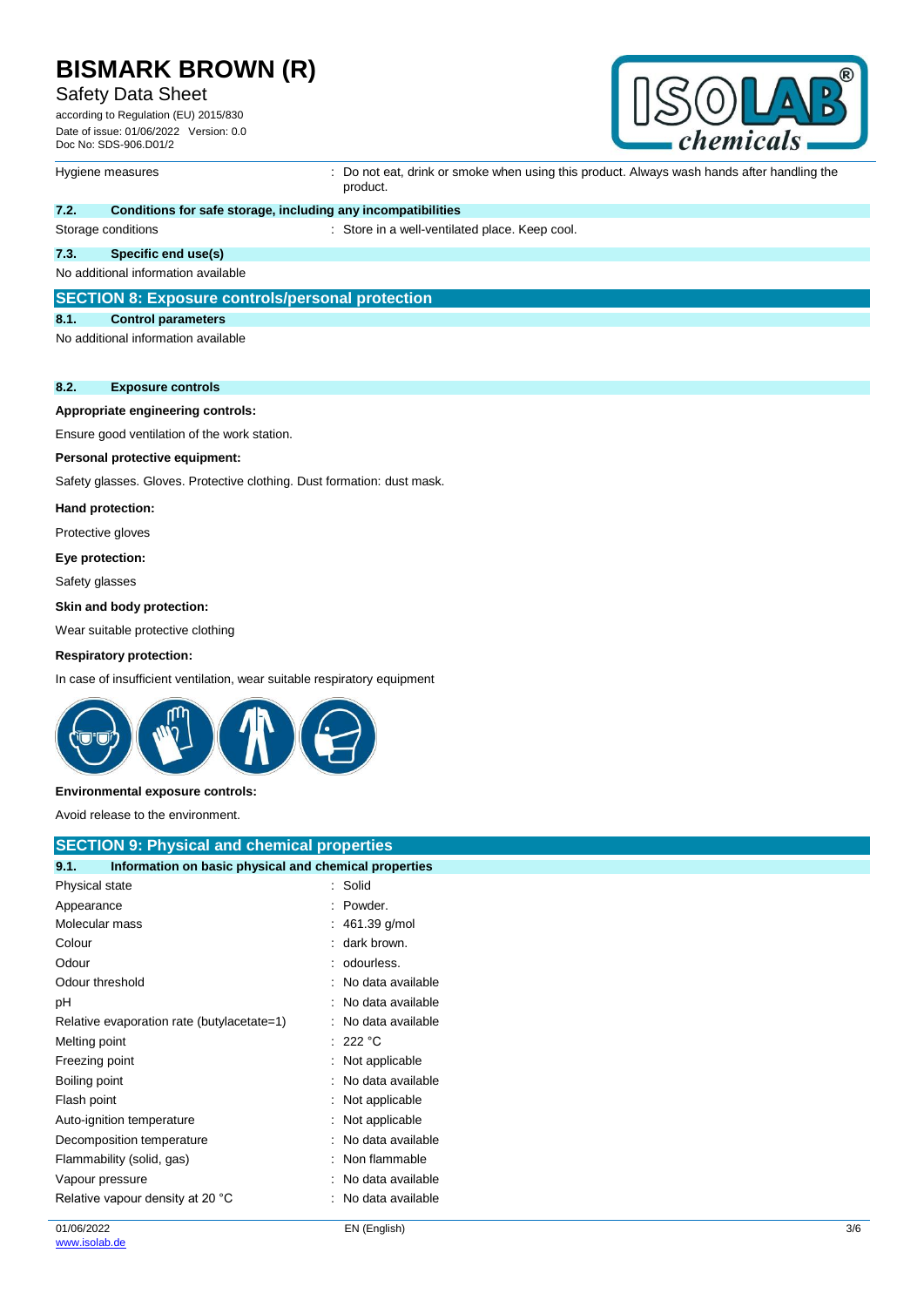## Safety Data Sheet

according to Regulation (EU) 2015/830 Date of issue: 01/06/2022 Version: 0.0 Doc No: SDS-906.D01/2



| Relative density        | : Not applicable    |
|-------------------------|---------------------|
| Solubility              | : Soluble in water. |
| Log Pow                 | : No data available |
| Viscosity, kinematic    | : Not applicable    |
| Viscosity, dynamic      | : No data available |
| Explosive properties    | : No data available |
| Oxidising properties    | : No data available |
| <b>Explosive limits</b> | : Not applicable    |

## **9.2. Other information**

No additional information available

## **SECTION 10: Stability and reactivity**

## **10.1. Reactivity**

The product is non-reactive under normal conditions of use, storage and transport.

## **10.2. Chemical stability**

Stable under normal conditions.

## **10.3. Possibility of hazardous reactions**

No dangerous reactions known under normal conditions of use.

#### **10.4. Conditions to avoid**

None under recommended storage and handling conditions (see section 7). Direct sunlight. Extremely high or low temperatures.

## **10.5. Incompatible materials**

Strong acids. Strong bases. Strong oxidizing agents.

## **10.6. Hazardous decomposition products**

Under normal conditions of storage and use, hazardous decomposition products should not be produced.

### **SECTION 11: Toxicological information**

### **11.1. Information on toxicological effects**

| Acute toxicity                       | : Not classified    |  |
|--------------------------------------|---------------------|--|
| <b>BISMARK BROWN (R) (5421-66-9)</b> |                     |  |
| LD50 oral rat                        | 3500 mg/kg          |  |
| LD50 dermal rabbit                   | 7.9 ml/kg           |  |
| Skin corrosion/irritation            | : Not classified    |  |
| Serious eye damage/irritation        | : Not classified    |  |
| Respiratory or skin sensitisation    | : Not classified    |  |
| Germ cell mutagenicity               | : Not classified    |  |
| Carcinogenicity                      | : Not classified    |  |
| Reproductive toxicity                | Not classified<br>٠ |  |
| STOT-single exposure                 | : Not classified    |  |
| STOT-repeated exposure               | Not classified<br>۰ |  |
| Aspiration hazard                    | Not classified      |  |

|       | <b>SECTION 12. ECOlogical Information</b> |                                                                                                                            |
|-------|-------------------------------------------|----------------------------------------------------------------------------------------------------------------------------|
| 12.1. | <b>Toxicity</b>                           |                                                                                                                            |
|       | Ecology - general                         | : The product is not considered harmful to aquatic organisms nor to cause long-term adverse<br>effects in the environment. |
| 12.2. | Persistence and degradability             |                                                                                                                            |
|       | No additional information available       |                                                                                                                            |
| 12.3. | <b>Bioaccumulative potential</b>          |                                                                                                                            |
|       | No additional information available       |                                                                                                                            |
| 12.4. | <b>Mobility in soil</b>                   |                                                                                                                            |
|       | No additional information available       |                                                                                                                            |

**SECTION 12: Ecological information**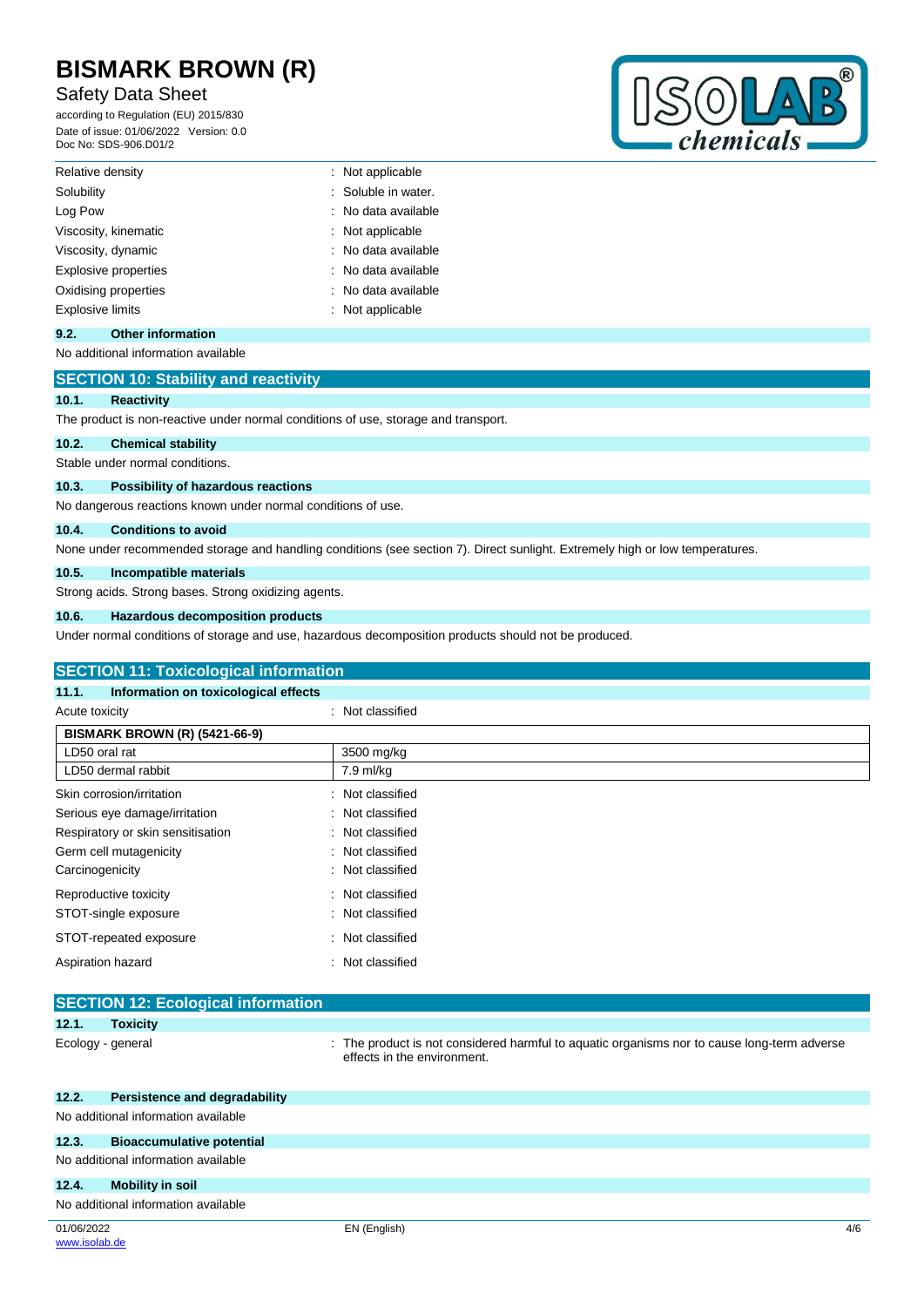## Safety Data Sheet

according to Regulation (EU) 2015/830 Date of issue: 01/06/2022 Version: 0.0 Doc No: SDS-906.D01/2



## **12.5. Results of PBT and vPvB assessment**

## **BISMARK BROWN (R) (5421-66-9)**

This substance/mixture does not meet the PBT criteria of REACH regulation, annex XIII This substance/mixture does not meet the vPvB criteria of REACH regulation, annex XIII

### **12.6. Other adverse effects**

No additional information available

## **SECTION 13: Disposal considerations**

## **13.1. Waste treatment methods**

Waste treatment methods : Dispose of contents/container in accordance with licensed collector's sorting instructions.

## **SECTION 14: Transport information**

In accordance with ADR / RID / IMDG / IATA / ADN

| <b>ADR</b>                            | <b>IMDG</b>    | <b>IATA</b>                            | <b>ADN</b>     | <b>RID</b>     |
|---------------------------------------|----------------|----------------------------------------|----------------|----------------|
| <b>UN number</b><br>14.1.             |                |                                        |                |                |
| Not applicable                        | Not applicable | Not applicable                         | Not applicable | Not applicable |
| UN proper shipping name<br>14.2.      |                |                                        |                |                |
| Not applicable                        | Not applicable | Not applicable                         | Not applicable | Not applicable |
| Not applicable                        | Not applicable | Not applicable                         | Not applicable | Not applicable |
|                                       |                |                                        |                |                |
| Transport hazard class(es)<br>14.3.   |                |                                        |                |                |
| Not applicable                        | Not applicable | Not applicable                         | Not applicable | Not applicable |
| Not applicable                        | Not applicable | Not applicable                         | Not applicable | Not applicable |
| <b>Packing group</b><br>14.4.         |                |                                        |                |                |
| Not applicable                        | Not applicable | Not applicable                         | Not applicable | Not applicable |
| <b>Environmental hazards</b><br>14.5. |                |                                        |                |                |
| Not applicable                        | Not applicable | Not applicable                         | Not applicable | Not applicable |
|                                       |                | No supplementary information available |                |                |

## **14.6. Special precautions for user**

**- Overland transport**

Not applicable

#### **- Transport by sea**

Not applicable

#### **- Air transport**

Not applicable

### **- Inland waterway transport**

Not applicable

**- Rail transport**

Not applicable

**14.7. Transport in bulk according to Annex II of Marpol and the IBC Code**

Not applicable

## **SECTION 15: Regulatory information**

**15.1. Safety, health and environmental regulations/legislation specific for the substance or mixture**

## **15.1.1. EU-Regulations**

No REACH Annex XVII restrictions BISMARK BROWN (R) is not on the REACH Candidate List BISMARK BROWN (R) is not on the REACH Annex XIV List

#### **15.1.2. National regulations**

Listed on the AICS (Australian Inventory of Chemical Substances) Listed on the Canadian DSL (Domestic Substances List) Listed on IECSC (Inventory of Existing Chemical Substances Produced or Imported in China)